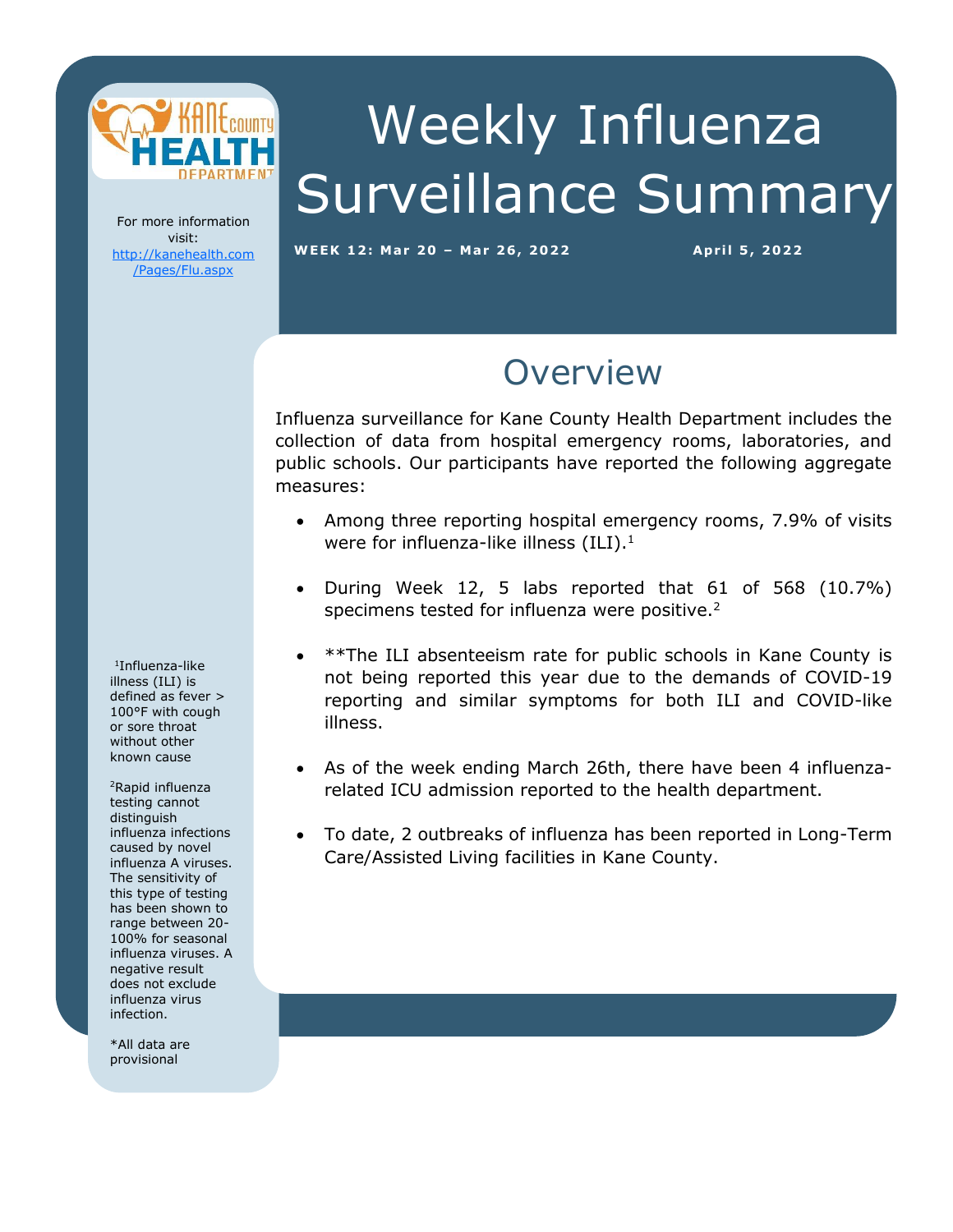## Emergency Room Visits

During Week 12, 7.9% of reported hospital emergency room visits were for influenza-like illness  $(III).<sup>1</sup>$ 

Each week, data for the 2021-22 season will be presented with data from the previous flu seasons to show the trend of ER visits for ILI over time.

Visits for influenza-like illness to reporting emergency rooms during Week 12 had the following age distribution:

- 0-4 years: 31.4% of all ILI visits
- 5-24 years: 36.7% of all ILI visits
- 25-64 years: 23.2% of all ILI visits
- 65+ years: 8.7% of all ILI visits

Throughout the season, KCHD will provide updated information on the total number of people visiting the emergency room for ILI, and what age groups make up those visits.

1 Influenza-like illness (ILI) is defined as fever > 100°F with cough or sore throat without other known cause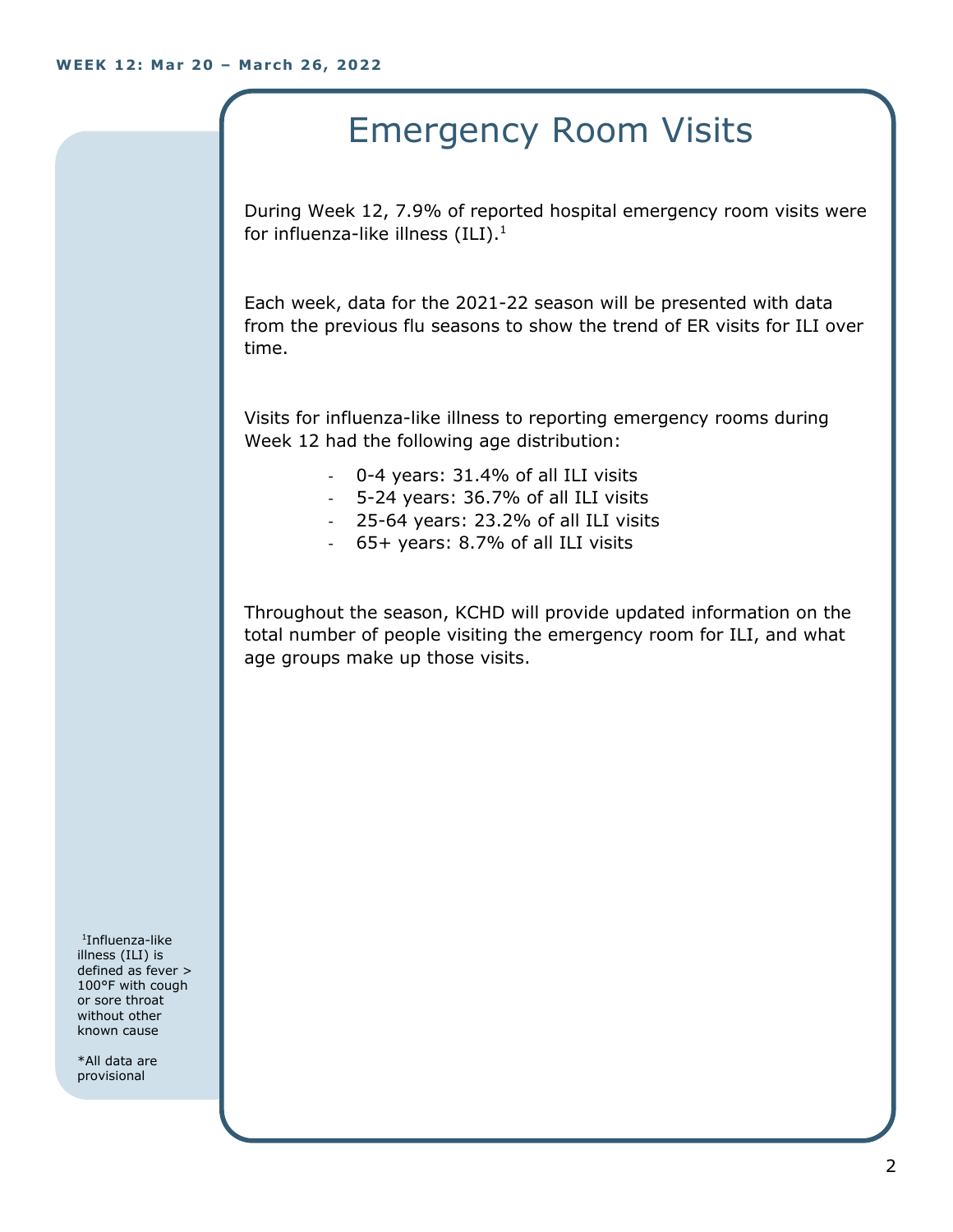

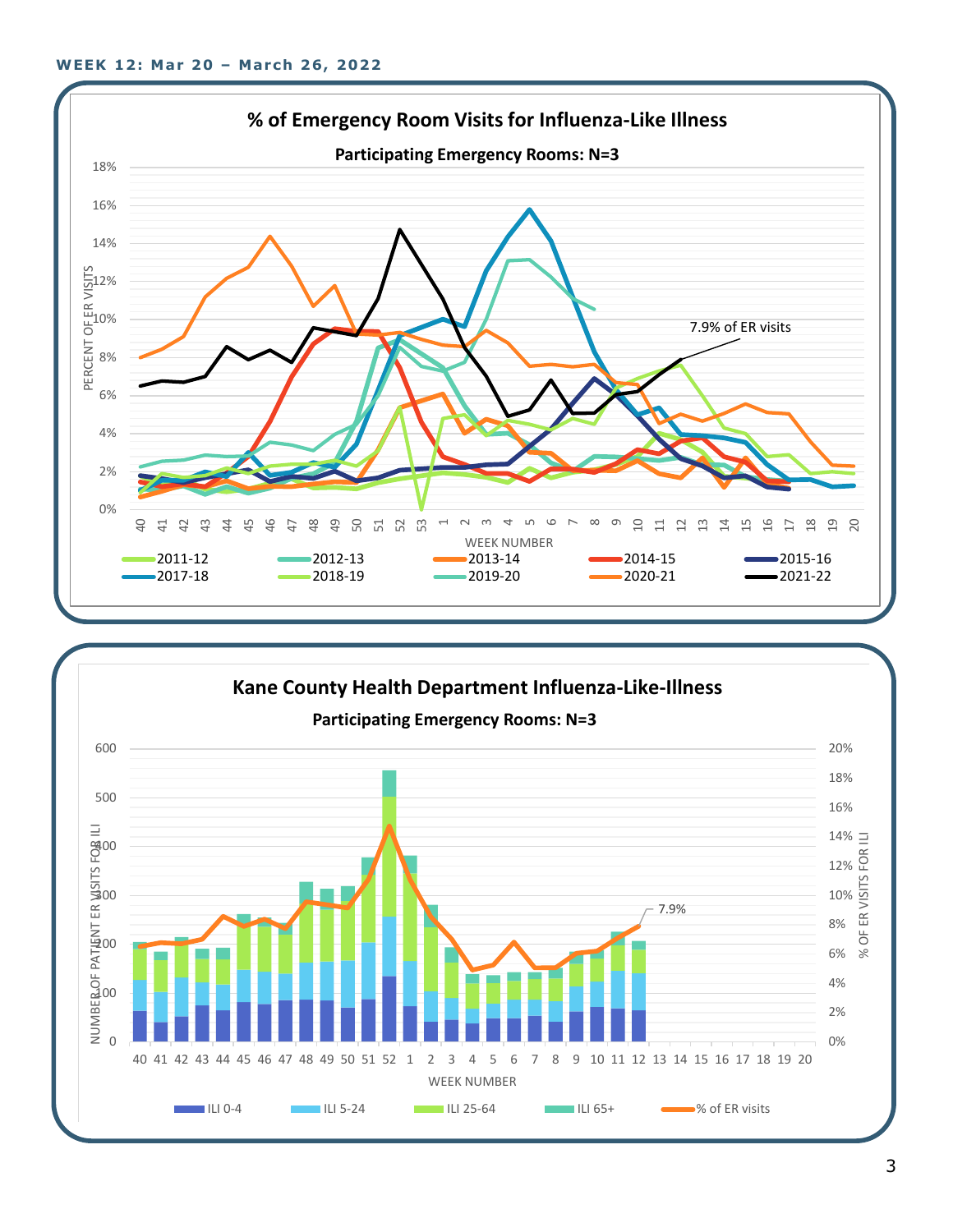## Laboratory Tests

| <b>Kane County Labs (5)</b>       | <b>Week: 12</b> |                | <b>Season Total</b> |                |  |
|-----------------------------------|-----------------|----------------|---------------------|----------------|--|
|                                   | <b>Number</b>   | <b>Percent</b> | <b>Number</b>       | <b>Percent</b> |  |
| <b>Specimens Tested</b>           | 568             |                | 11,944              |                |  |
| <b>Specimens Positive</b>         | 61              | 10.7%          | 314                 | 2.6%           |  |
| <b>Positive Specimens by Type</b> |                 |                |                     |                |  |
| Influenza A                       | 59              | 96.7%          | 298                 | 94.9%          |  |
| Influenza B                       | $\mathcal{P}$   | 3.3%           | 16                  | 5.1%           |  |
| Influenza AB                      | 0               | $0.0\%$        | 0                   | 0.0%           |  |
| Unknown                           | 0               | 0.0%           | ი                   | 0.0%           |  |



Rapid influenza testing cannot distinguish influenza infections caused by novel influenza A viruses. The sensitivity of this type of testing has been shown to range between 20- 100% for seasonal influenza viruses. A negative result does not exclude influenza virus infection.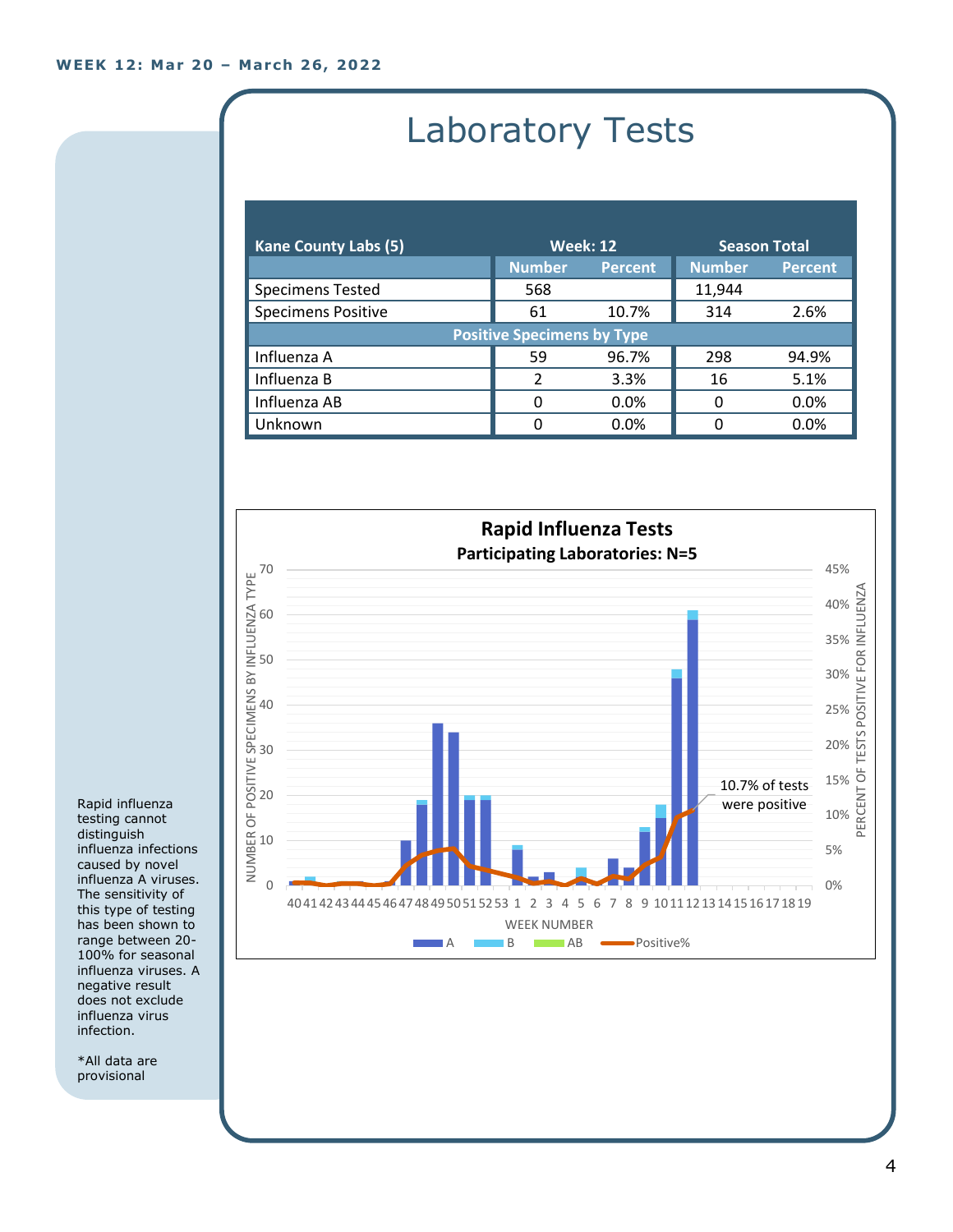#### Student Absenteeism

The ILI absenteeism rate for public schools in Kane County is not being reported this year due to the demands of COVID-19 reporting and similar symptoms for both ILI and COVID-like illness.

Influenza-like illness (ILI) is defined as fever > 100°F with cough or sore throat without other known cause.